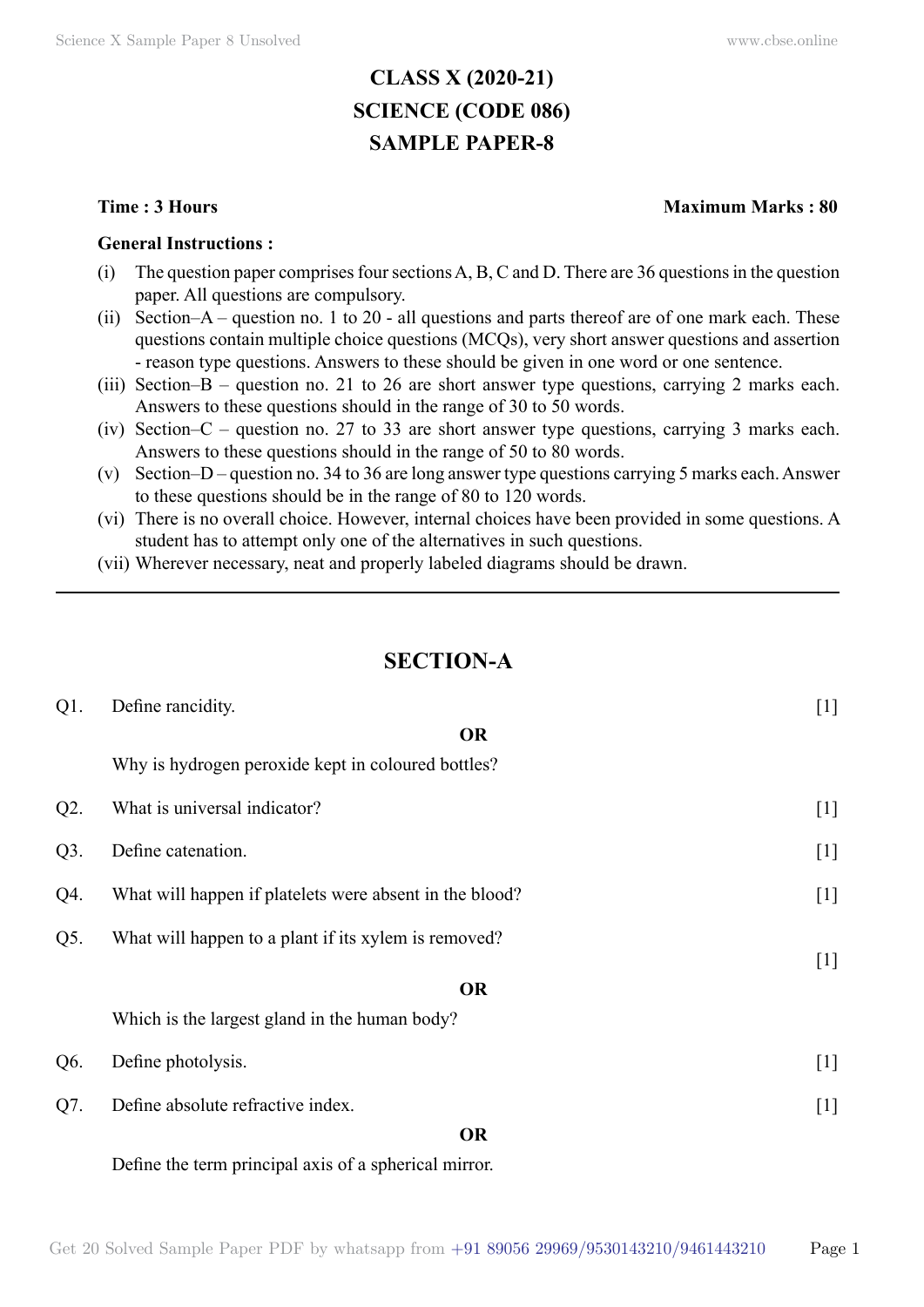| Q8.                                                   | What is meant by power of a lens?           | 1                       |
|-------------------------------------------------------|---------------------------------------------|-------------------------|
| Q9.                                                   | Why does the sky appear dark to astronauts? |                         |
| Q10.                                                  | Define one volt.                            | $\lfloor \cdot \rfloor$ |
|                                                       | <b>OR</b>                                   |                         |
| Define the term electrical resistivity of a material. |                                             |                         |
|                                                       |                                             |                         |

| Q12. What happens if a current carrying conductor is placed in the magnetic field? |  |
|------------------------------------------------------------------------------------|--|

 $Q11.$  What does the closeness of field lines in a magnetic field signify?

Q13. Why are crop fields known as artificial ecosystems? [1]

 **O**

List two biotic components of a biosphere.

**For question numbers 14, 15 and 16, two statements are given-one labelled Assertion (A) and the other labelled Reason (R). Select the correct answer to these questions from the codes (a), (b), (c) and (d) as given below :**

- (a) Both A and R are true and R is correct explanation of the assertion.
- (b) Both A and R are true but R is not the correct explanation of the assertion.
- (c) A is true but R is false.
- (d) A is false but R is true.
- Q14. **Assertion :** When HC1 is added to zinc granules, a chemical reaction occurs. **Reason :** Evolution of a gas and change in colour indicate that the chemical reaction is taking place. [1]
- Q15. **Assertion :** The sex of a child is determined by the mother. **Reason :** Humans have two types of sex chromosomes XX and XY. [1]
- Q16. **Assertion :** Decomposers act as cleaning agents of the environment. **Reason :** The decomposers recycle waste material in the hydrosphere. [1]

### **O**

**Assertion :** Green plants of the ecosystem are the producers. **Reason :** Producers trap the radiant energy of the Sun and change it into chemical energy.

## Q17. **Read the following and answer any four questions from 17.1 to 17.5.**  $1 \times 4$

Dmitri Ivanovich Mendeleev, a Russian chemist developed a Periodic Table on the basis of atomic mass and also on the similarity of chemical properties. He started with 63 elements, studied their chemical reactivity and arranged them in the order of increasing atomic masses. But there were a few instances where Mendeleev had to place an element with a slightly greater atomic mass before an element with a slightly lower atomic mass. He also left some gaps in his periodic table. He could not assign a correct position to hydrogen in his table.

Due to limitations, his periodic table was modified and was adopted as the basis of Modern Periodic Table.

**17.1** The two elements selected by Mendeleev as the basis for the chemical reactivity are

- (a) hydrogen and nitrogen (b) oxygen and hydrogen
- (c) hydrogen and carbon (d) oxygen and nitrogen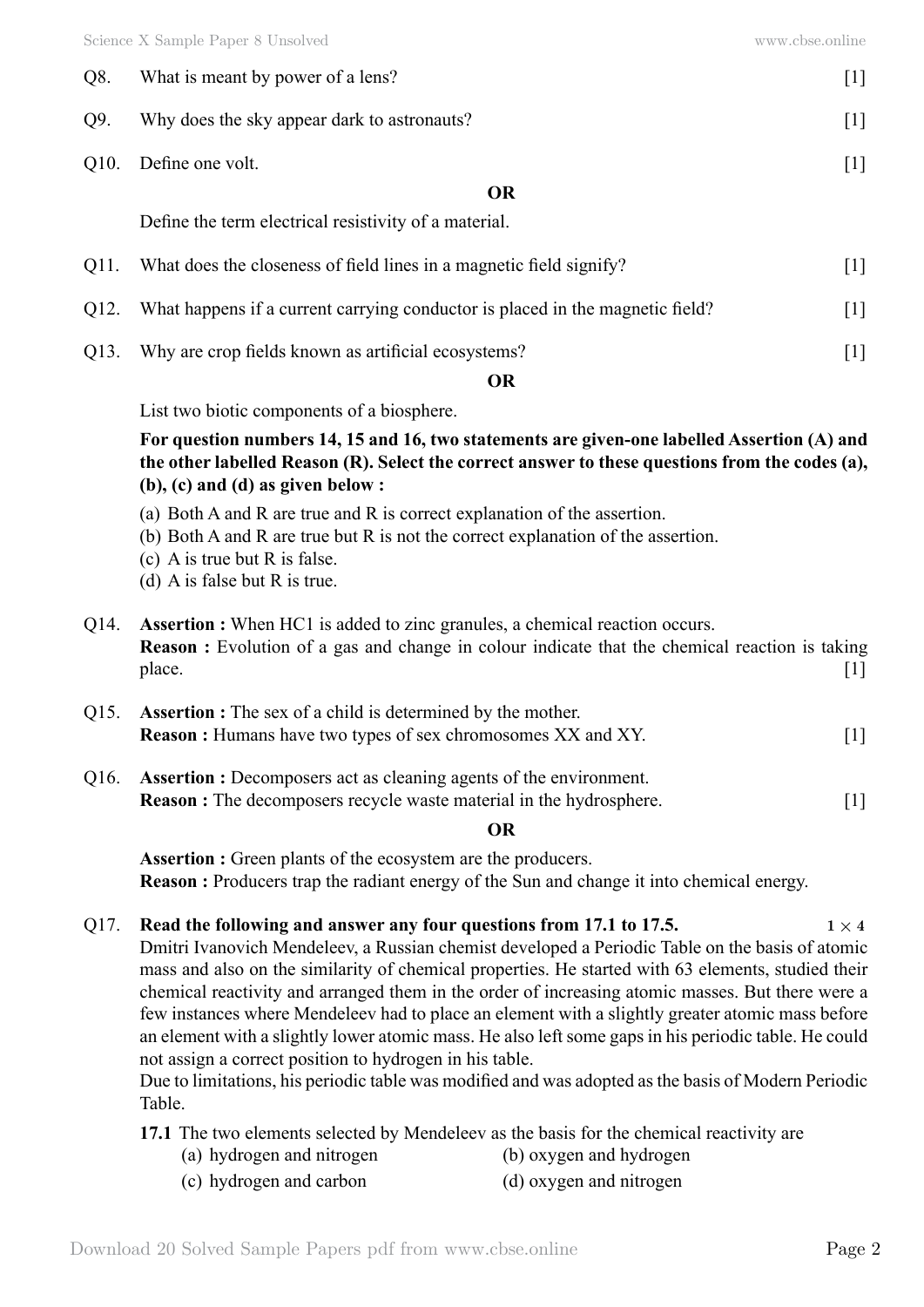- **17.2** The placement of which of the following pair of elements was not according to Mendeleev's Periodic Law in the table?
	- (a) Co and Ni (b) Li and Be (c) N and O (d) Fe and Co
- **17.3** Mendeleev could not assign a fix position to hydrogen because
	- (a) hydrogen does not react with any other element
	- (b) hydrogen has completely filled shell
	- (c) hydrogen resemble alkali metals as well as halogens in properties
	- (d) hydrogen is highly reactive element
- **17.4** The formula of oxide of Eka-aluminium is
	- (a)  $\text{Al}_2\text{O}_3$  (b)  $\text{GeO}_2$
	- (c)  $Sc_2O_3$  (d)  $Ga_2O_3$
- **17.5** How many groups and periods are there in Mendeleev's Periodic Table?
	- (a) 18 Groups and 7 Periods (b) 8 Groups and 6 Periods
	- (c) 18 Groups and 6 Periods (d) 8 Groups and 7 Periods

## Q18. **Read the following and answer any four questions from 18.1 to 18.5.**  $1 \times 4$

Blood transport rood, oxygen and waste materials in our bodies. It consists of plasma as a Fluid medium. A pumping organ(heart) is required to push the blood around the body. The blood now through the chambers of heart in a specific manner and direction. While Flowing throughout the body, blood exert a pressure against the wall of a vessel.

**18.1** Oxygenated blood from lungs enters left atrium through

- (a) vena cava
- (b) pulmonary artery
- (c) pulmonary vein
- (d) aorta
- **18.2** The given graph indicates the average rate of blood flow in the different blood vessels.



### The Average Rate of Blood Flow through the Blood Vessels

The rate of blood flow in the capillaries is very low because capillaries are

- (a) very narrow and have high resistance
- (b) much wide and have low resistance
- (c) very narrow and have low resistance
- (d) much wide and have high resistance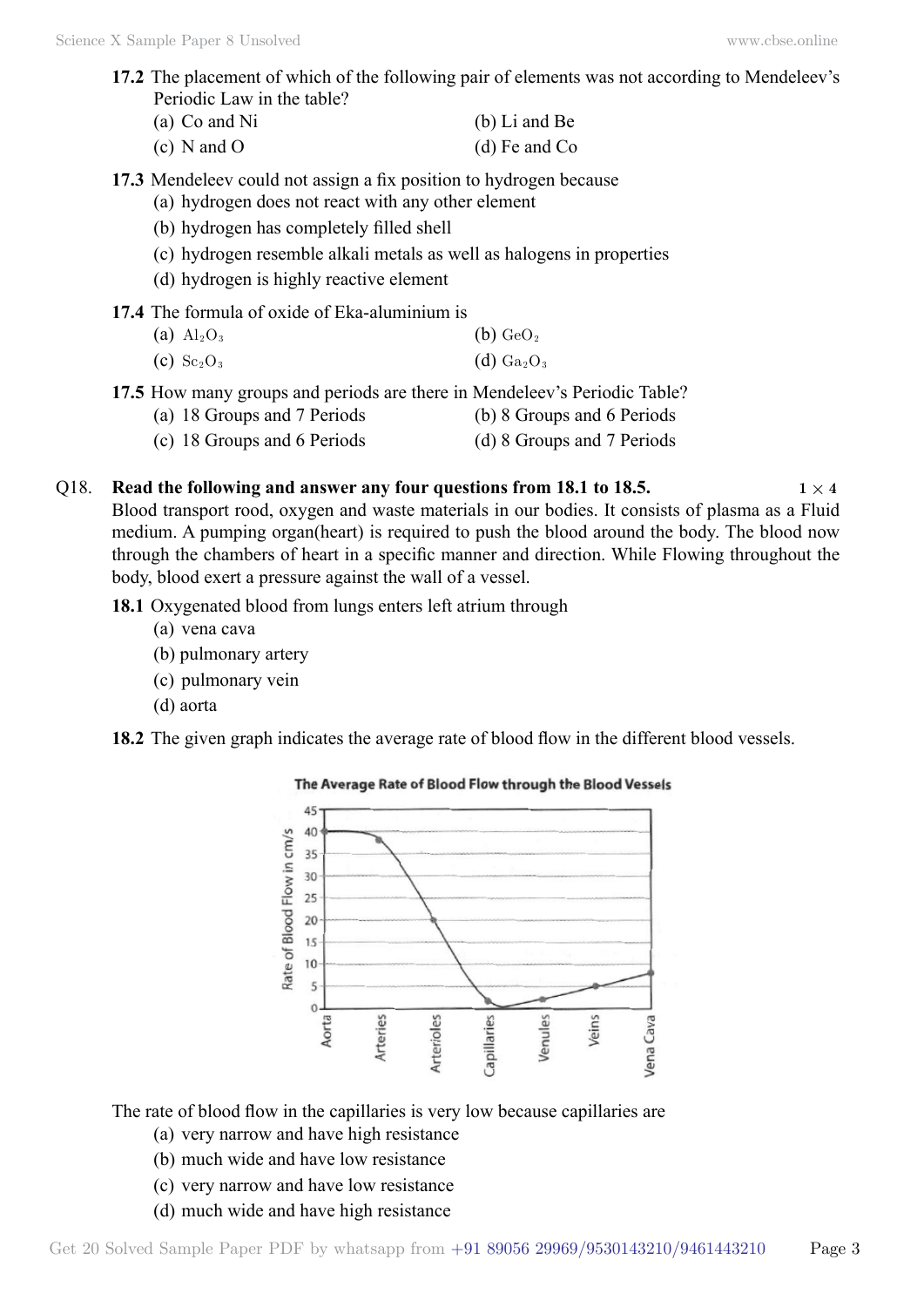**18.3** Study the graph below that represents changes in pressure within large arteries during a single cardiac cycle of contraction and relaxation.



Choose the correct combination of plots provided in the following table.

|     | <b>Blood pressure category</b> | Systolic (mmHg) | Diastolic (mmHg) |
|-----|--------------------------------|-----------------|------------------|
| (a) | Normal                         | חרו             | 80               |
| (b) | Normal                         |                 | 120              |
| (c) | Hypertension                   | 20              | $80\,$           |
| (d) | Hypertension                   |                 | 60               |

**18.4** Which of the following statement(s) is (are) true about human heart?

- I. It is a hollow muscular organ.
- II. It is four chambered having three auricle and one ventricle.
- III. It has different chambers to prevent the oxygen-rich blood from mixing with the blood containing carbon dioxide.
- IV. Arteries always carry blood away from the heart.
	- (a) I and II (b) II and III
	- (c) I, II and III (d) I, III and IV

**18.5** Study the table below and select the row that has the correct information.

|     | <b>Bodily fluid</b> | <b>Contents</b>                    |
|-----|---------------------|------------------------------------|
| (a) | <b>Blood</b>        | $Plasma + RBCs + WBCs + Platelets$ |
| (b) | Plasma              | $Blood - RBCs$                     |
| (c) | Lymph               | $Plasma + RBCs$                    |
| 'd) | Serum               | $Plasma + RBCs + WBCs$             |

#### Q19. **Read the following and answer any four questions from 19.1 to 19.5.**  $1 \times 4$

Lenses are objects made of transparent materials such as glass of clear plastic that has curved surfaces. Diverging lenses are thicker at their edges than at their centres and make light rays passing through them spread out. Converging lenses are thicker in middle than at edges and make light rays passing through them focus at a point. These are used in spectacles to help people with poor vision see better. The converging lenses magnify by bending the rays of light that pass through them to meet at a point called locus. Thicker the converging lens is at its centre, the more it magnifies and closer the locus is to the lens.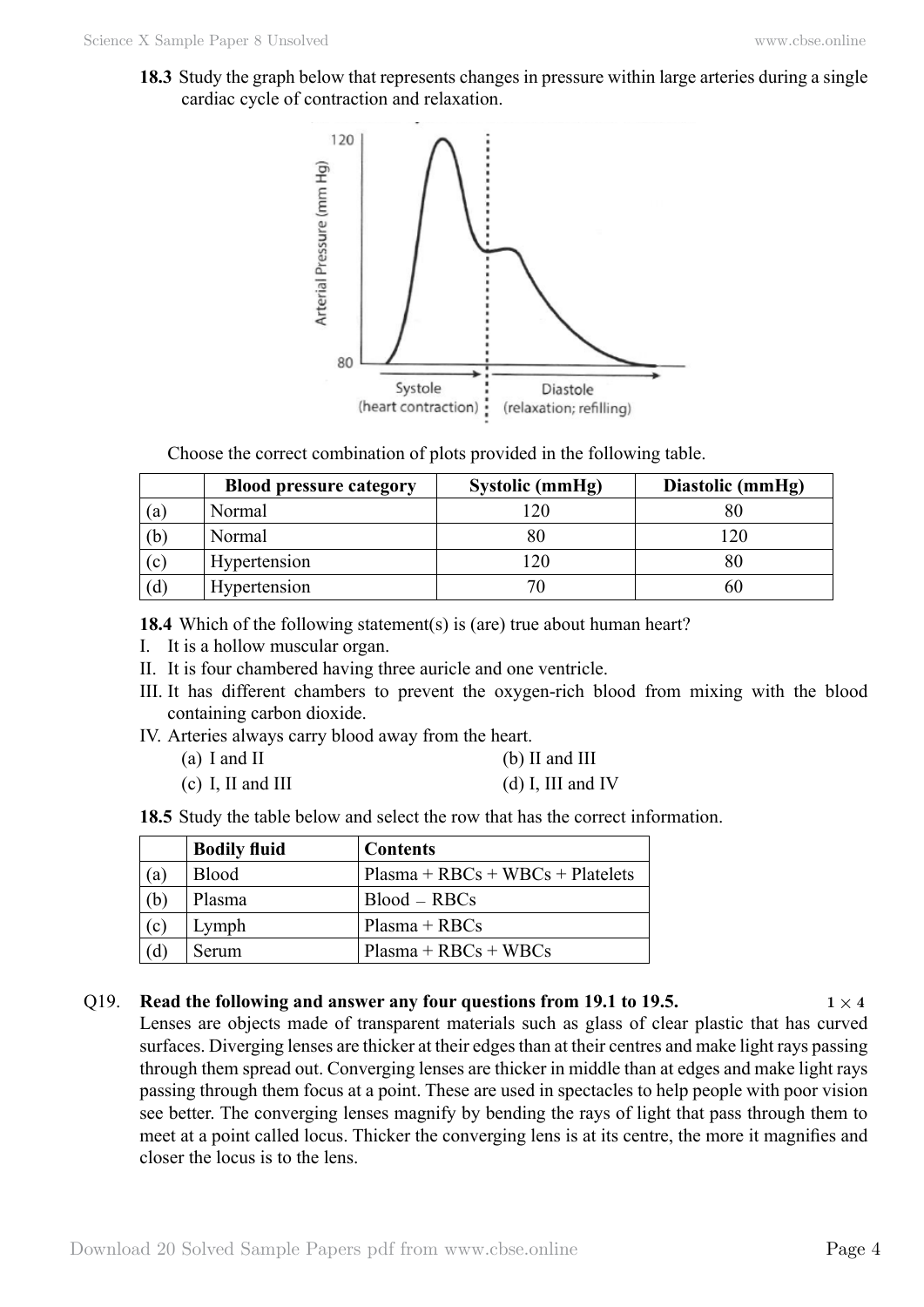**19.1** Ravi uses two lenses *A* and *B* of same size and same material as shown.  $P_1$  and  $P_2$  are the powers of *A* and *B* . An object is kept at the same distance from the lenses between *F* and  $2F$  of each lens on the principal axis in turn. Let  $I_1$  and  $I_2$  be the image formed by two lenses respectively. Which one of the following statements is correct for the images formed?



- (a) Distance of image  $I_2$  will be less than distance of image  $I_1$  from the lens.
- (b) Distance of image  $I_2$  will be greater than distance of image  $I_1$  from the lens.
- (c) Size of image  $I_1$  will be equal to size of image  $I_2$ .
- (d) Size of image  $I_1$  will be lesser than size of image  $I_2$ .
- **19.2** For the above two lenses
	- (a)  $P_1 = P_2$  (b)  $P_1 < P_2$
	- (c)  $P_1 > P_2$  (d)  $P_1$  is positive and  $P_2$  is negative
- **19.3** A beam of light is incident on the box through the holes on side *A* and emerges out of the holes on the other face of the box as shown in the figure.



Which of the following could be inside the box?

- (a) Concave lens (b) Convex lens
- (c) Prism (d) Rectangular glass plate



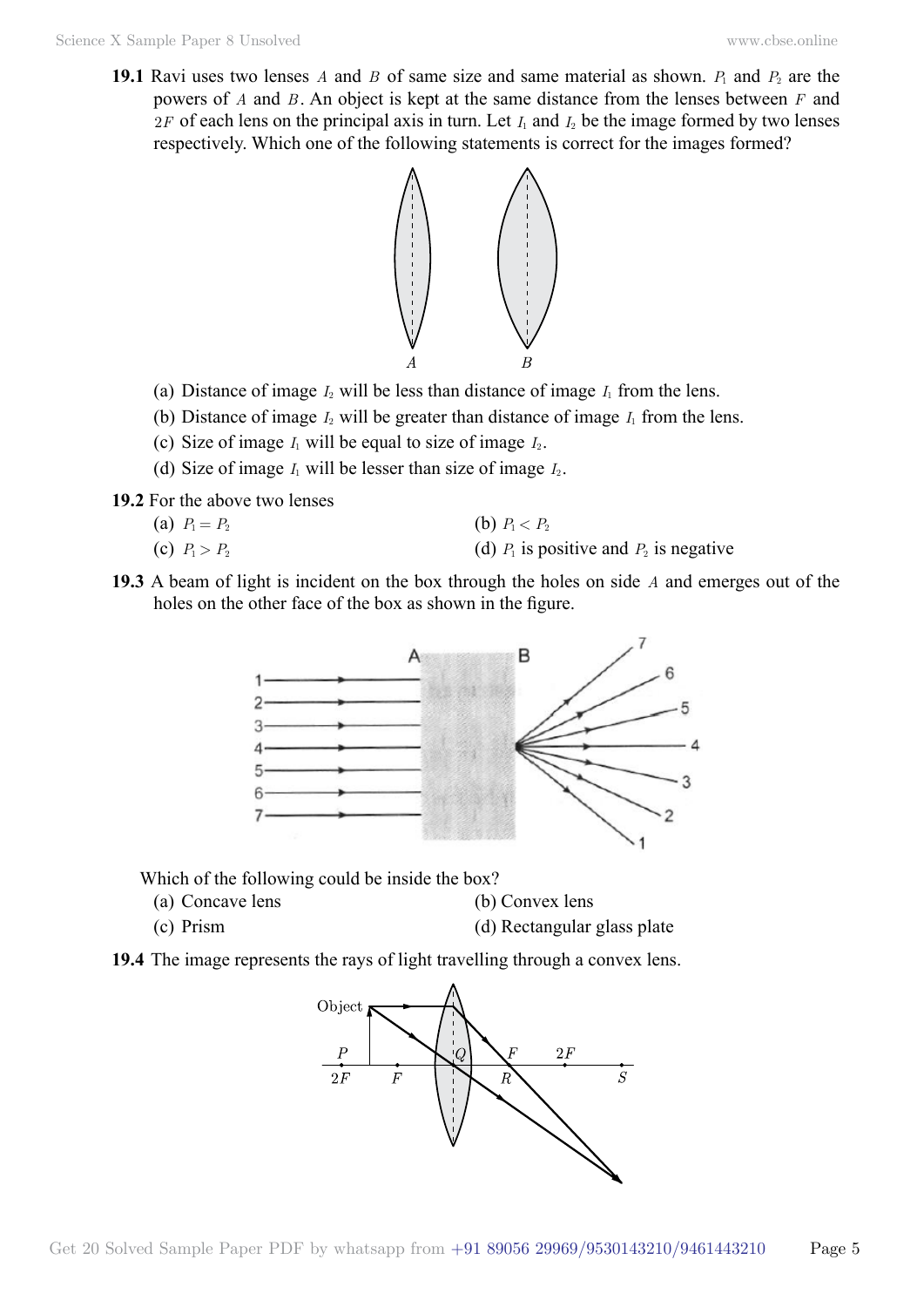Where is the image most likely to form?

| (a) Position $P$ | (b) Position $Q$ |
|------------------|------------------|
| (c) Position $R$ | (d) Position $S$ |

- **19.5** Rakhi conducts an experiment to produce an image of an object on a screen which is placed at 20 cm from the lens.
	- She uses a convex lens of focal length 15 cm for the experiment.

Where should she place the object in order to produce the sharpest image?

- (a) 20 cm in front of the lens (b) 8 cm in front of the lens
	-
- (c) 15 cm in front of the lens (d) 60 cm in front of the lens
- Q20. **Read the following and answer any four questions from 20.1 to 20.5.**  $1 \times 4$

In 19th century, Hans Christian Oersted, one of the leading scientist played a crucial role in understanding electromagnetism. In 1820, he accidentally discovered that a compass needle got deflected when an electric current passed through a metallic wire. An electromagnet is a temporary magnet of soft iron which retains magnetism only when the current passes around it. Electromagnets are used in electric bell, telephone, electric motor, etc.

Oersted showed that electricity and magnetism were related phenomena. His research later created technologies such as the radio, television and fibre optics.

**20.1** Which of the following is not a part of an electromagnet?

- (a) Iron (b) Toothpick
- (c) Power source (d) Wire
- **20.2** Magnetism of a magnet can be destroyed by
	- (a) heating (b) inductive action of another magnet
	- (c) hammering (d) all the above method

**20.3** Strength of an electromagnet can be increased by

- (a) increasing the cross-sectional area (b) increasing the number of turns
- (c) increasing the current supply (d) all the above methods
- **20.4** Which of the following is the strongest electromagnet?



**20.5** Which coil produces the strongest electromagnet for a given flow of current?

- (a) A 5 cm coil with 200 turns
- (b) A 10 cm coil with 200 turns
- (c) A 20 cm coil with 200 turns
- (d) A 10 cm coil with 100 turns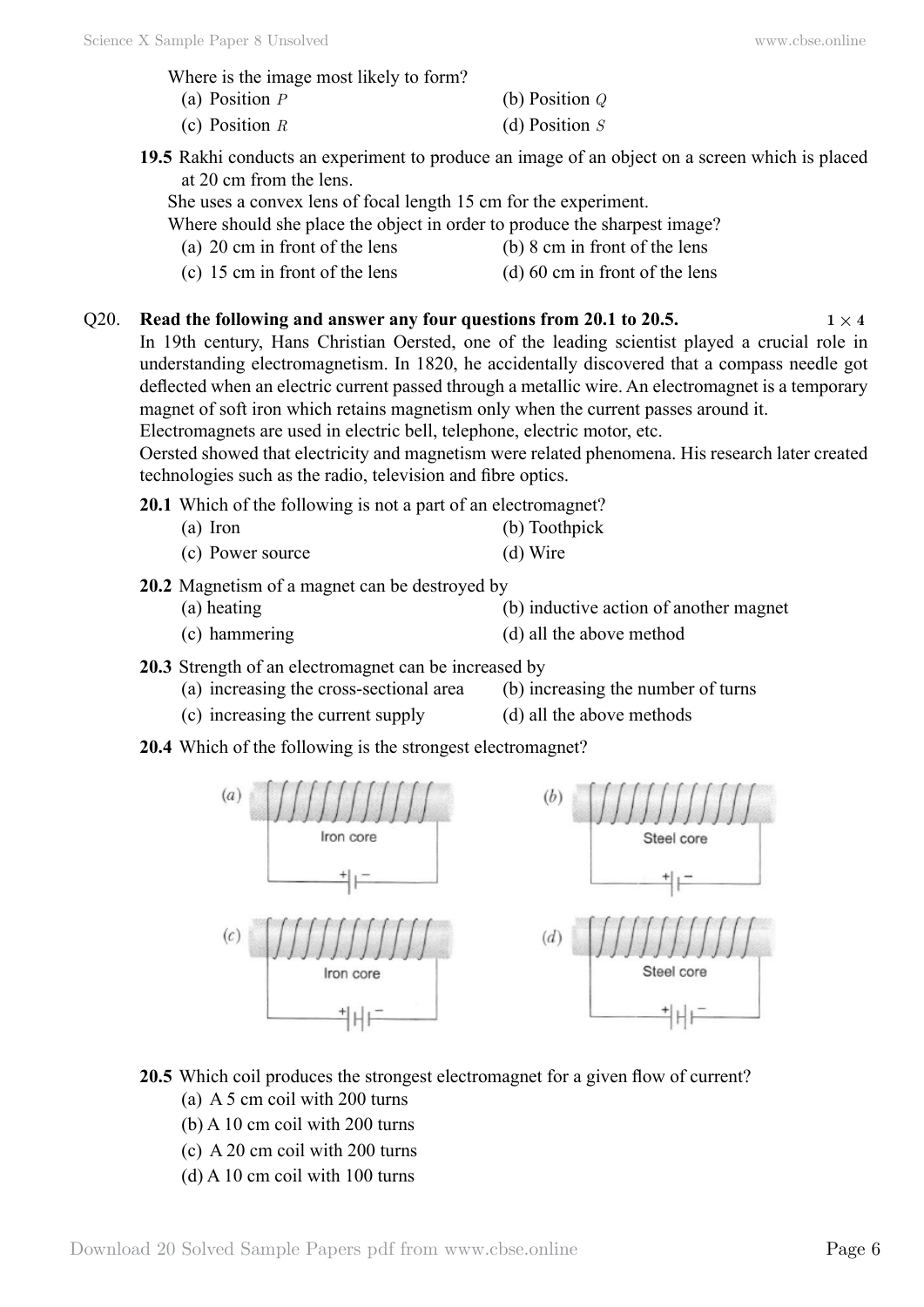# **SECTION-B**

- Q21. Name a metal for each case:
	- (i) It does not react with cold as well as hot water but reacts with steam.
	- (ii) It does not react with any physical state of water. [2]
- Q22. (i) Write the number of covalent bonds in the molecule of propane,  $C_3H_8$ .
	- (ii) Which element exhibits the property of catenation to maximum extent and why? [2]

### **O**

Catenation is the ability of an atom to form bonds with other atoms of the same element. It is exhibited by both carbon and silicon. Compare the ability of catenation of the two elements. Give reasons.

- Q23. What processes would you consider essential for maintaining life? [2]
- Q24. What is the role of the acid in our stomach? [2]

#### **O**

Name the parts of the body responsible for excretion in

- (i) Amoeba
- (ii) Earthworm
- Q25. State the cause of dispersion when white light enters a glass prism. Explain with a diagram. [2]
- Q26. An electric oven of 2 kW power rating is operated in a domestic electrical circuit of 220 V that has a current rating of 5 A. What result do you expect? Explain. [2]

# **SECTION-C**

- Q27. (i) Write two observations when lead nitrate is heated in a test tube. (ii) Name the type of reaction. (iii)Write a balanced chemical equation to represent the above reaction. [3]
- Q28. Samples of four metals A, B, C and D were taken and added to the following solution one by one. The results obtained have been tabulated as follows:

| <b>Metal</b> | Iron(II) sulphate | $Copper(II)$ sulphate $ Zinc$ sulphate |                          | Silver nitrate |
|--------------|-------------------|----------------------------------------|--------------------------|----------------|
| A            | No reaction       | Displacement                           | $\overline{\phantom{0}}$ |                |
| B            | Displacement      |                                        | No reaction              |                |
|              | No reaction       | No reaction                            | No reaction              | Displacement   |
|              | No reaction       | No reaction                            | No reaction              | No reaction    |

Use the table above to answer the following questions about metals A, B, C and D.

(i) Which is the most reactive metal?

(ii) What would you observe, if B is added to a solution of copper(II) sulphate?

(iii)Arrange the metals A, B, C and D in the order of decreasing reactivity. [3]

Q29. Elements have been arranged in the following sequence on the basis of their increasing atomic masses.

F, Na, Mg, Al, Si, P, S, Cl, Ar, K

- (i) Pick two sets of elements which have similar properties.
- (ii) The given sequence represents which law of classification of elements? [3]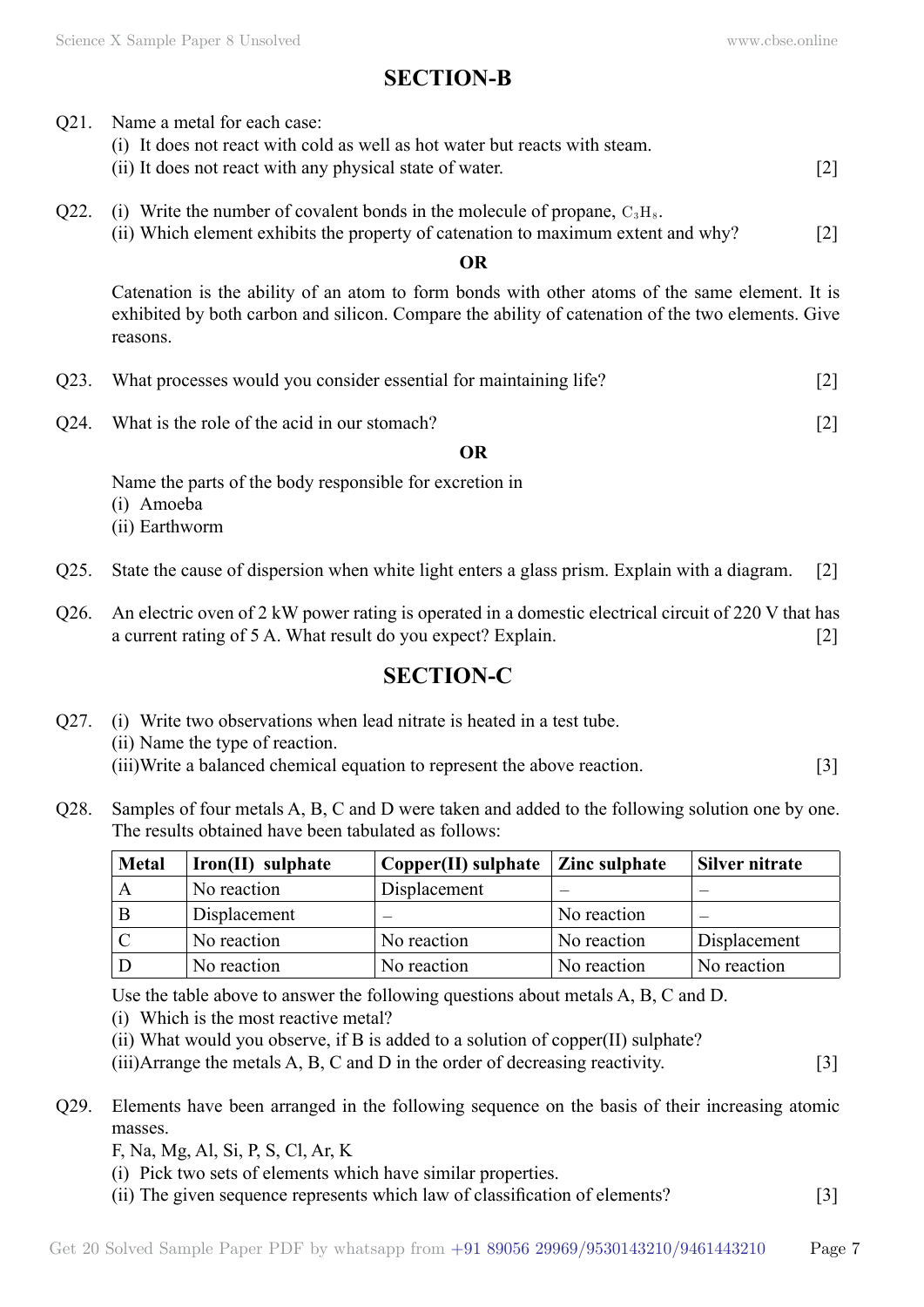- Q30. A variegated leaf with green and yellow patches is used for an experiment to prove that chlorophyll is required for photosynthesis. Before the experiment the green portions (A) and the pale yellow portions (B) are observed. What will be the colour of 'N'. just before and after the starch test? Also write the equation of photosynthesis and mark, as well as validate from which molecule the byproduct is obtained. [3]
- Q31. In a pea plant, the trait of flowers bearing purple colour (PP) is dominant over white colour (pp). Explain the inheritance pattern of  $F_1$  and  $F_2$  generations with the help of a cross following the rules of inheritance of traits. State the visible characters of  $F_1$  and  $F_2$  progenies. [3]

## **O**

What is variation? How is variation created in a population? How does the creation of variation in a species promote survival?

- Q32. State the laws of refraction of light. Explain the term 'absolute refractive index of a medium' and write an expression to relate it with the speed of light in vacuum. [3]
- Q33. Why should there be equitable distribution of resources? List three forces that would be working against an equitable distribution of our resources. [3]

# **SECTION-D**

- Q34. Equal length of magnesium ribbon are taken in two test tubes ' $A$ '. and ' $B$ '. H<sub>2</sub>SO<sub>4</sub> is added to test tube ' $A$ ' and  $H_2CO_3$  in the test tube ' $B$ ' in equal amounts:
	- (i) Identify the test tube showing vigorous reaction.
	- (ii) Give reason to support your answer.
	- (iii)Name the gas liberated in both the tubes. How will you prove its liberation?
	- (iv)Write chemical equations for both reactions.
	- (v) Out of the acids taken above, which one will have
		- (a) lower pH value?
		- (b) lower  $H^+$  ion concentration respectively? [5]

## **O**

- (i) In the following schematic diagram for the preparation of hydrogen gas as shown in figure, what would happen if following changes are made?
	- (a) In place of zinc granules, same amount of zinc dust is taken in the test tube.
	- (b) Instead of dilute sulphuric acid, dilute hydrochloric acid is taken.
	- (c) Sodium hydroxide is taken in place of dilute sulphuric acid and the tube is heated.



(ii) How do metal carbonates and metal hydrogencarbonates react with acids?